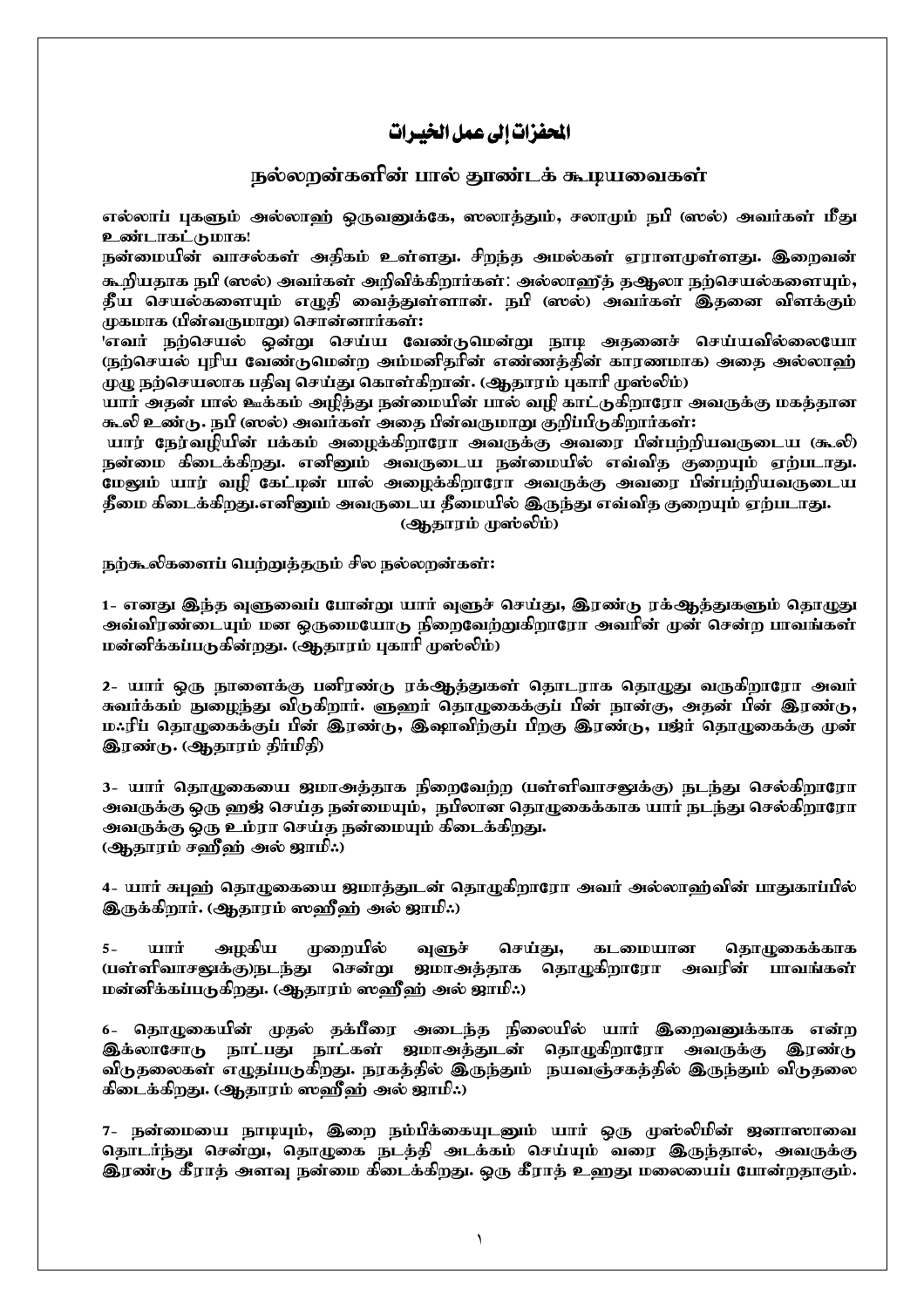<u>அ</u>டக்கம் செய்வதற்கு முன் தொழுகையில் மாத்திரம் கலந்து கொண்டால் அவர் ஒரு கீராத் அளவு நன்மையை அடைந்து கொள்வார்.

(**ஆ**தாரம் ச**வீ**ள் அத்தர்கீப்)

8- இந்த வீட்டை யார் பாவமும், குற்றங்களும் செய்யாமல் ஹஜ் செய்கிறாரோ அவர் அன்று பிறந்த பாலகனைப் போல் திரும்பி விருகிறார்.(ஆதாரம் அன்நசயி)

9- க.:பாவை யார் ஏழு முறை தவா.:ப் செய்து இரண்டு ரக்அத்துகளும் தொழுகிறாரோ அவர் லரு அழமையை உரிமையிட்ட நன்மையைப் பெற்றுக் கொள்வார். (ஆதாரம் ஸஹீ்ஹ் அல்பானி)

10- உண்மையாகவே யார் ஷறைாதத்தை வேண்டுகிறாரோ அவர் அதைப் பெற்றுக் கொள்ளாவிட்டாலும், அவருக்கு அந்த நன்மை வழங்கப்படுகிறது. (ஆதாரம் ஸஹீஹ் அத்தர்கீப்)

11- யார் ஒருவர் ஒரு ஜனாஸாவை குளி்ப்பாட்டி அதன் (உடல்) குறைகளை மறைக்கின்றாரோ, இவரின் குறைகளை அல்லாஹ் மறைத்து விருகிறான். ஒரு முஸ்லிமை யார் கபனிருகிறாரோ அவரக்கு சுவனத்தில் ஸீன்துஸ் எனும் பட்டை அல்லாஹ் அணிவிக்கிறான். (ஆதாரம் ஸ்ஹீஹ் அல்பானி)

12- மு:மீன்களான ஆண், பெண் அனைவருக்காகவும் யார் இறைவனிடம் பாவமன்னிப்பு நேடுகிறாரோ, ஒவ்வொரு முஃமினான ஆண், பெண்னுக்காக இறைவன் நன்மையை எழுதுகிறான். (ஆதாரம் ஸஹீஹ் அல்பானி)

13- திருக்குர்ஆனில் இருந்து யார் ஒர் எழுத்தை ஓதுகிறாரோ அதைக் கொண்டு ஒரு நன்மை வளங்கப்படும். ஒரு நன்மை பத்து மடங்காகும். (அலிப் லாம் மீம்) ஒரு எழுத்து என்று கூறமாட்டேன். மாறாக அலிப் ஒர் எழுத்து, லாம் ஒர் எழுத்து, மீம் ஒர் எழுத்தாகும். (ஆதாரம் ஸஹீஹ் அல்பானி)

14- ஸ്ப்ஹானல்லாஹி வபிஹம்திஹி என்று யார் ஒரு நூளைக்கு நூறு முறை கூறுகிறாரோ அவரின் பாவங்கள் கடல் அலைகள் போன்று இருந்தாலும் மன்னிக்கப்படுகிறது. (ஆதாரம் ஸ்ஹீஹ் அல் கலிமக் தய்யிப்)

15- காலையிலும், மாலையிலும் யார் என் மீது பத்து முறை ஸலவாத் கூறுகிறாரோ அவர் எனது ஷயாஅத்தை மறுமையில் பெற்றுக் கொள்வார். (ஆதாரம் சஹீஹ் அல் ஜாமி:.)

16- இறைவனுக்காக யார் ஒரு பள்ளியை கட்டுகிறாரோ அதை விட விசாலமான ஒரு மாளிகையை இறைவன் அவருக்காக சுவர்க்கத்தில் கட்ழவிடுகிறான். (ஆதாரம் ஸஹீஹ் அல்பானி)

17- ஸப்ஹானல்லாஹில் அழீம் வபிஹம்திஹி என்று யார் கூறுகிறாரோ அவருக்கு சுவர்க்கத்தில் ஒரு பேரீத்த மரம் நட்டப்படுகிறது. (ஆதாரம் ஸஹீஹ் அல்பானி)

18- "லாஇலாஹ இல்லல்லாஹீ வஹ்தஹீ லா ஷரீக லஹீ லஹீல் முல்கு வலஹீல் ஹம்த்,

வணீவ அலா குல்லி ஷைஇன் கதீர்" என்று நூறு முறை யார் கூறுகிறாரோ அவருக்கு பத்து <u>அ</u>ழமைகள் உரிமையிட்ட நன்மை கிடைக்கிறது, மேலும் நூறு நன்மை எழுதப்படுகிறது, மேலும் நூறு பாவங்கள் நீக்கப்படுகிறது, மேலும் அந்த நாள் முழுதும் ஷைத்தானிடம் **இருந்து பாதுகாப்பு கிடைக்கிறது. இதை விட அ**திகமாக சொன்னவரைவிட யாரும் சிறப்புக்குரியவராக இருக்க முழயாது.

(ஆதாரம் ஸஹீஹ் இப்னு மா<u>ஜா</u>ஹ்)

19- ஸ்ரதுல் கஹ்பின் முதல் பத்து வசனத்தை யார் மனனம் செய்கிறாரோ அவர் தஜ்ஜாலின் <u>பீத்</u>னாவில் இருந்து பாதுகாக்கப்படுகிறார். (ஆதாரம் ஸஹீஹ் அல் ஜாமி:.)